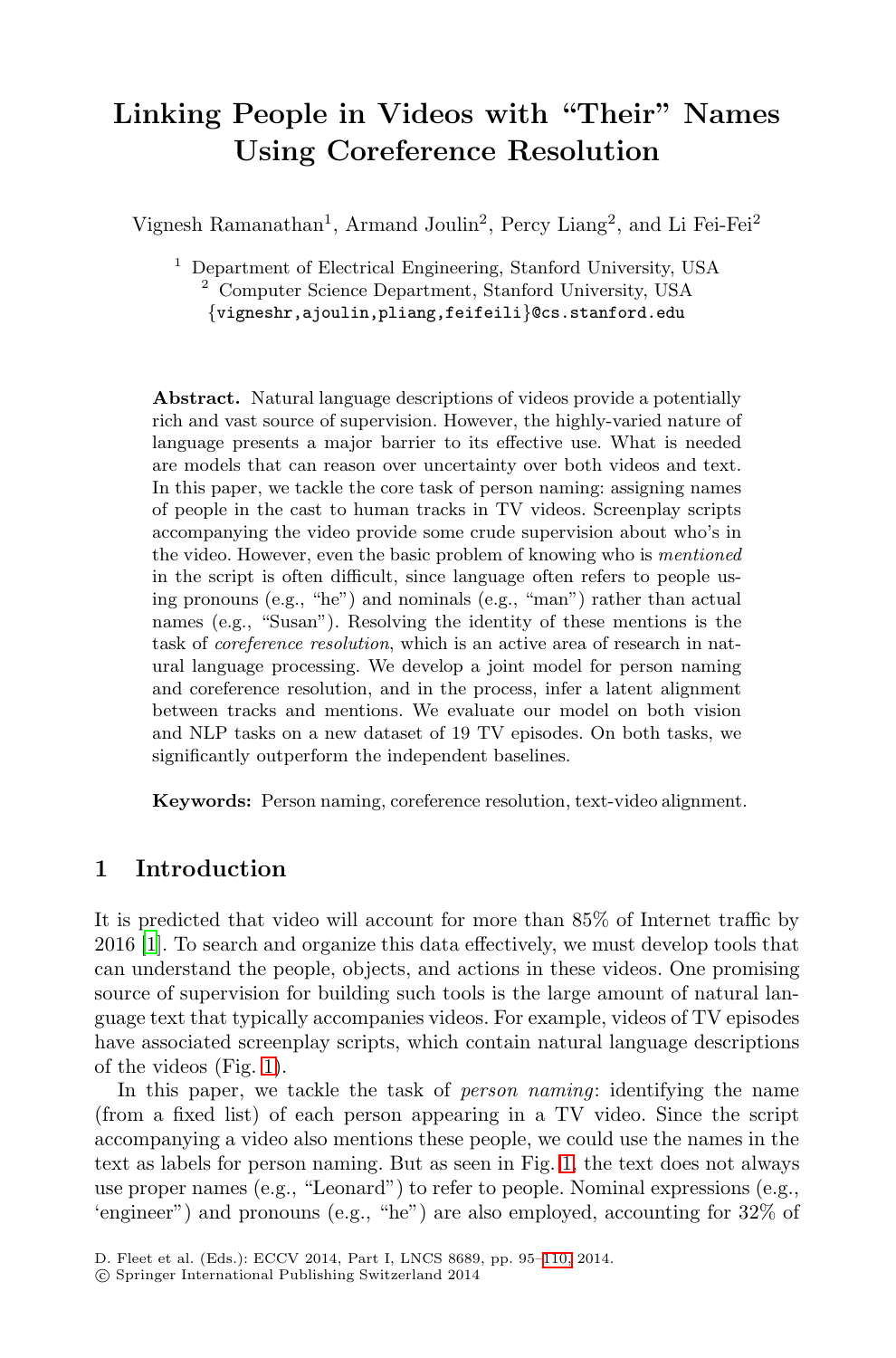<span id="page-1-0"></span>

Fig. 1. Name assignment to people in a video can be improved by leveraging richer information from the text. (a) A traditional unidirectional approach only transfers unambiguous mentions of people ("Leonard") from the text to the video. (b) Our proposed bi[dire](#page-14-0)[ctio](#page-15-0)[nal](#page-14-1) [app](#page-15-1)[ro](#page-14-2)a[ch](#page-14-3) reasons about both proper mentions and ambiguous nominal and pronominal mentions ("engineer", "he").

the human mentions in our dataset. A human reading the text can understand these mentions using context, but this problem of *coreference resolution* remains a difficult challenge and an active area of research in natural language processing [17, 25].

Pioneering works such as [11, 37, 7, 38, 4, 6] sidestep this challenge by only using proper names in scripts, ignoring pronouns and nominals. However, in doing so, they fail to fully exploit the information that language can offer. At the same time, we found that off-the-shelf coreference resolution methods that operate on language alone are not accurate enough. Hence, what is needed is a model that tackles person naming and coreference resolution jointly, allowing information to flow bidirectionality between text and video.

T[he](#page-14-3) [m](#page-14-1)ain contribution of this paper is a new bidirectional model for person naming and coreference resolution. To the best of our knowledge, this is the first attempt that jointly addresses both these tasks. Our model assigns names to tracks and mentions, and constructs an explicit alignment between tracks and mentions. Additionally, we use temporal constraints on the order in which tracks and mentions appear to efficiently infer this alignment.

We created a new dataset of 19 TV episodes along with their complete scripts, collected from 10 different TV shows. On the vision side, our model outperforms unidirectional models [6, 7] in name assignment to h[uma](#page-14-0)[n](#page-15-0) [tr](#page-15-0)acks. On the language side, our model outperforms state-of-the-art coreference resolution systems [27, 17] for name assignment to mentions in text.

# **2 Related Work**

**Track naming using screenplay scripts.** In the context of movies or TV shows, scripts have been used to provide weak labels for person naming [11, 37,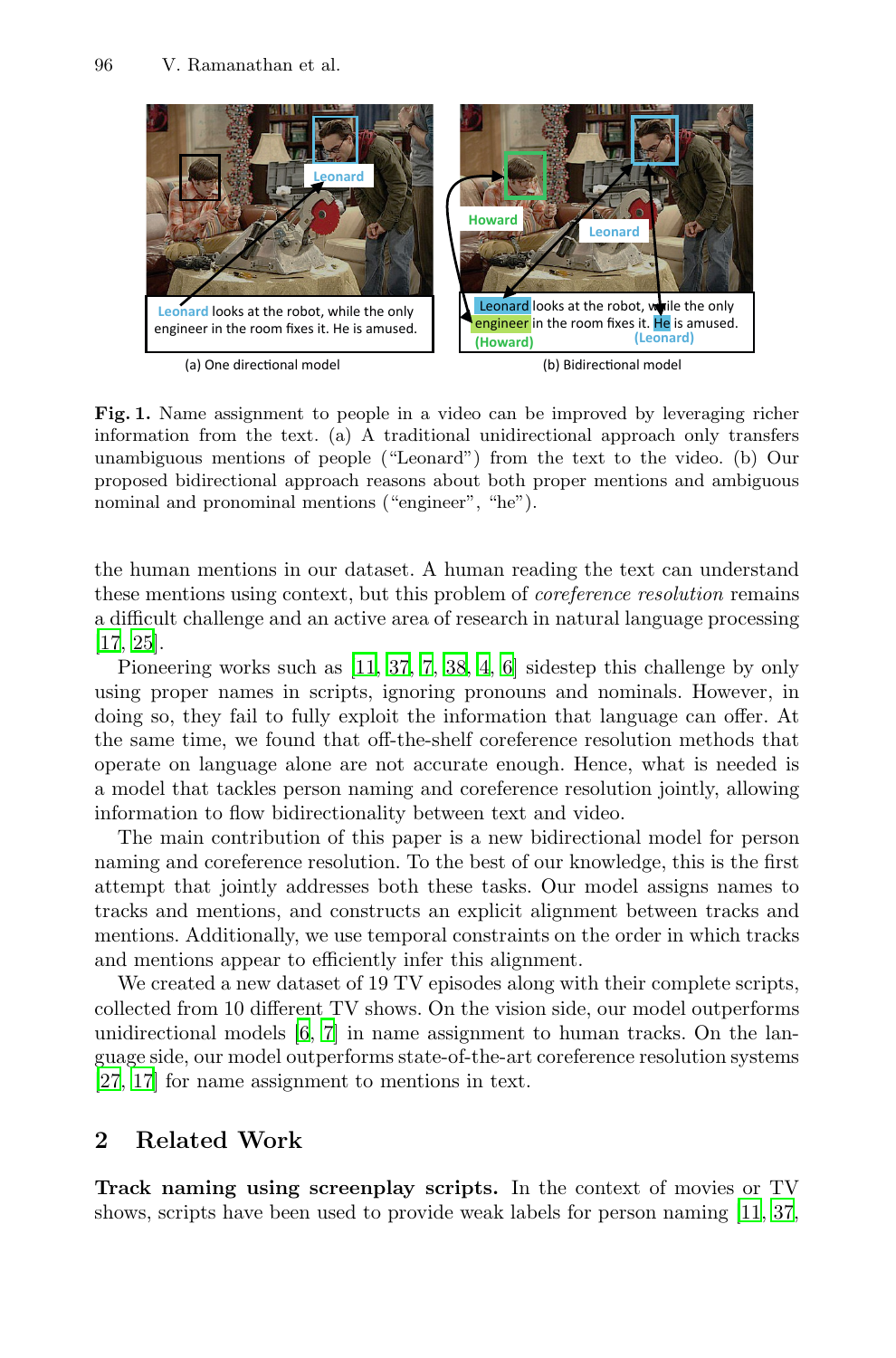7, 38, 4, 6], and action recognition [26, 28, 9, 6]. All these works use the names from scripts as weak labels in a multiple instance learning (MIL) setting [40]. A similar line of work [32] links person names [w](#page-14-4)i[th f](#page-15-2)[aces](#page-15-3) [ba](#page-15-4)s[ed o](#page-15-5)n image captions. These methods offer only a unidirectional flow of information from language [to](#page-14-5) [visi](#page-15-6)on, and assume very little ambiguity in the text. In contrast, our model [p](#page-14-6)[rop](#page-14-7)[aga](#page-14-8)tes information b[oth](#page-15-7) from text to video (for person naming) and from video to text (for coreference resolution).

**Joint vision and language models.** Many works have combined NLP and computer vision models; we mention the ones most relevant to our setting. Some focus on creating textual descriptions for images or videos [8, 24, 30, 31, 41, 12, 35]. Others propagate image captions to uncaptioned images using visual similarities [41, 3, 14, 33]. Another line of work focuses on learning classifiers from images with text [5, 15, 21]. Rohrbach et al. [34] introduced semantic relatedness between visual attributes and image classes. Recently, Fidler et al. [13] used image descriptions to impro[ve o](#page-15-8)bject detection and segmentation. These methods assume relatively clean text and focus only on propagating information from text to either videos or images. We work in a more real[isti](#page-14-9)c setting where text is ambiguous, and we show that vision can help resolve these ambiguities.

**Grounding words in image/videos.** [T](#page-15-9)his is the task of aligning objects or segments [in](#page-14-10) an image/video with corresponding words or phrases in the accompanying text. This problem has been handled i[n di](#page-14-11)fferent scenarios, depending on [the](#page-15-10) entity to be grounded: Tellex et al. [39] addressed this challenge in a robotics setting, while others have worked on grounding visual attributes in images [36, 29]. Gupta et al. grounded storylines based on annotated videos [16].

**Coreference resolution.** Coreference resolution is a core task in the NLP community, and we [refe](#page-14-12)r the reader to Kummerfeld et al. [25] for a thorough set of references. Hobbs et al. [19] tried to extend the idea of coreference resolution for entities and events occurring in video transcripts. Hodosh et al. [20] and more recently, Kong et al. [23] have reported improvement in coreference resolution of objects mentioned in a text describing a static scene, when provided with the image of the scene. Unlike these works, we focus on the coreference resolution of humans mentioned in a TV script, where people reappear at multiple time points in the video. In our work, we build a discourse-based coreference resolution model similar to that of Haghighi and Klein [17]. We also take advantage of properties of TV scripts, such as the fixed set of cast names and constraints on the gender of the mentions.

## **3 Problem Setup**

We are given a set of video-script pairs representing one TV episode. Let  $P$  be the set of P names appearing in the cast list, which we assume to be known. We also include a special "NULL" person in  $P$  to represent any person appearing in the episode, but not mentioned in the cast list.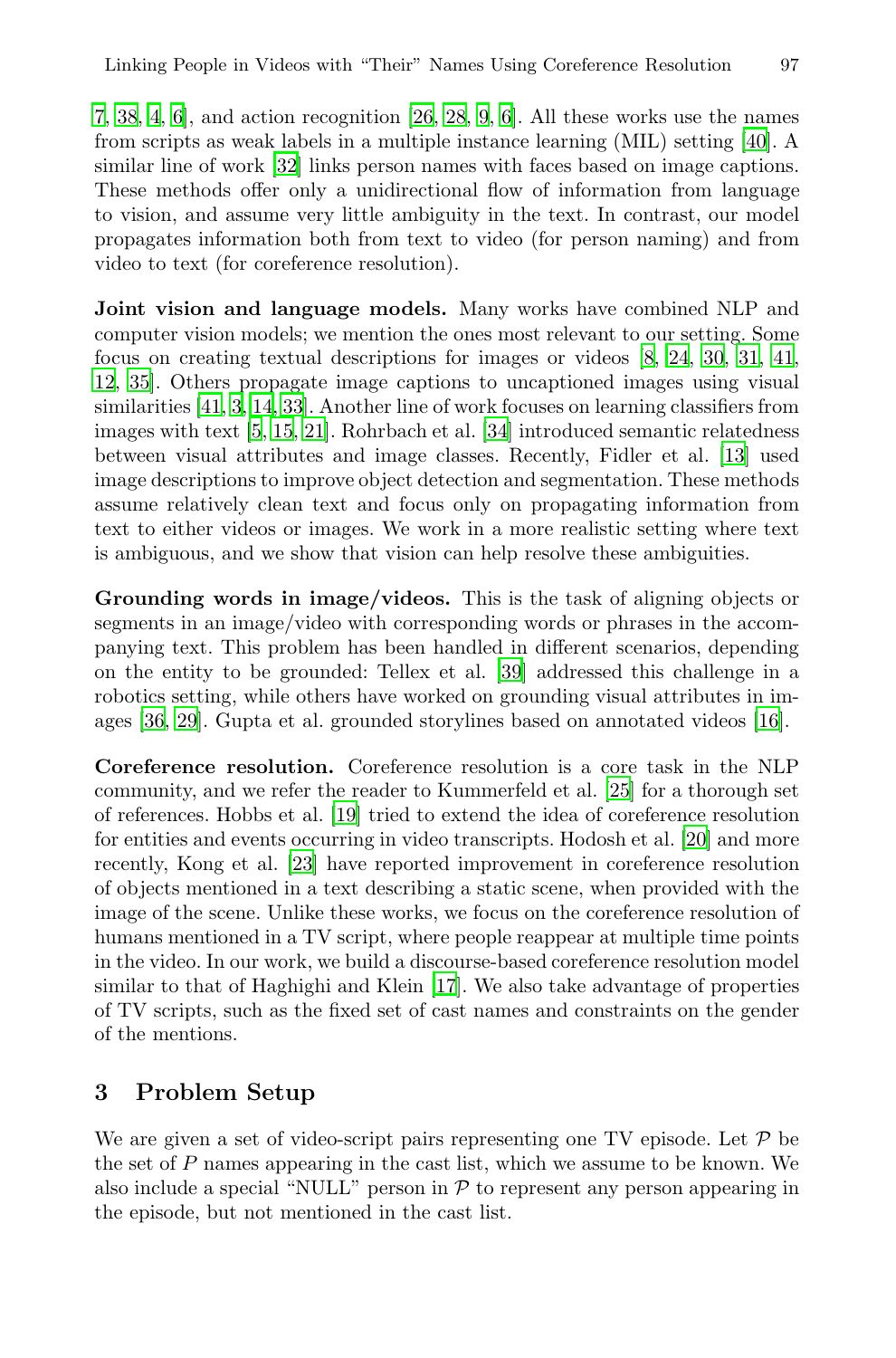<span id="page-3-0"></span>

**Fig. 2.** The problem setup is illustrated for a sample scene. Our task is to assign a person  $p \in \mathcal{P}$  to each human track  $t$  (red bounding box in the figure) and to each mention *m* (highlighted in green) from the text.

On the vision side, let  $\mathcal T$  be a set of  $T$  human tracks extracted from the video (see Sec. 6 for details). For each track  $t \in \mathcal{T}$ , let  $y_t \in \mathcal{P}$  denote the person name assigned to track t. We also define a matrix  $Y \in \{0,1\}^{T \times P}$ , where  $Y_{tp} = 1$  iff  $y_t = p$ .

On the language side, each script [is](#page-14-0) [a](#page-14-0) sequence of *scenes*, and each scene is a sequence of *[d](#page-3-0)ialogues*  $D$  and *descriptions*  $\mathcal{E}$ . From the descriptions, we extract a set M of M *mentions* corresponding to people (see Sec. 6 for details). A mention is either a proper noun (e.g., "Roland"), pronoun (e.g., "he") or nominal (e.g., "foreigner"). For each mention  $m \in \mathcal{M}$ , let  $z_m \in \mathcal{P}$  denote the person assigned to mention m. Define a matrix  $Z \in \{0,1\}^{M \times P}$ , where  $Z_{mp} = 1$  iff  $z_m = p$ .

Each dialogue and description is als[o](#page-3-0) crudely aligned to a temporal window in the video, using the subtitle-based method from [11]. Our goal is to infer the person assignment matrices  $Y$  and  $Z$  given the crude alignment, as well as features of the tracks and mentions (see Fig. 2).

# **4 Our Model**

In this section, we describe our model as illustrated in Fig. 2. First, let us describe the variables:

- Name assignment matrix for tracks  $Y \in \{0,1\}^{T \times P}$ .
- **–** Name assignment matrix for mentions  $Z \in \{0, 1\}^{M \times P}$ .
- **−** Antecedent matrix  $R \in \{0, 1\}^{M \times M}$  where  $R_{mm'}$  indicates whether the mention  $m$  (e.g., "he") refers to  $m'$  (e.g., "Roland") based on the text (and hence refer to the same person). In this case,  $m'$  is called the antecedent of m.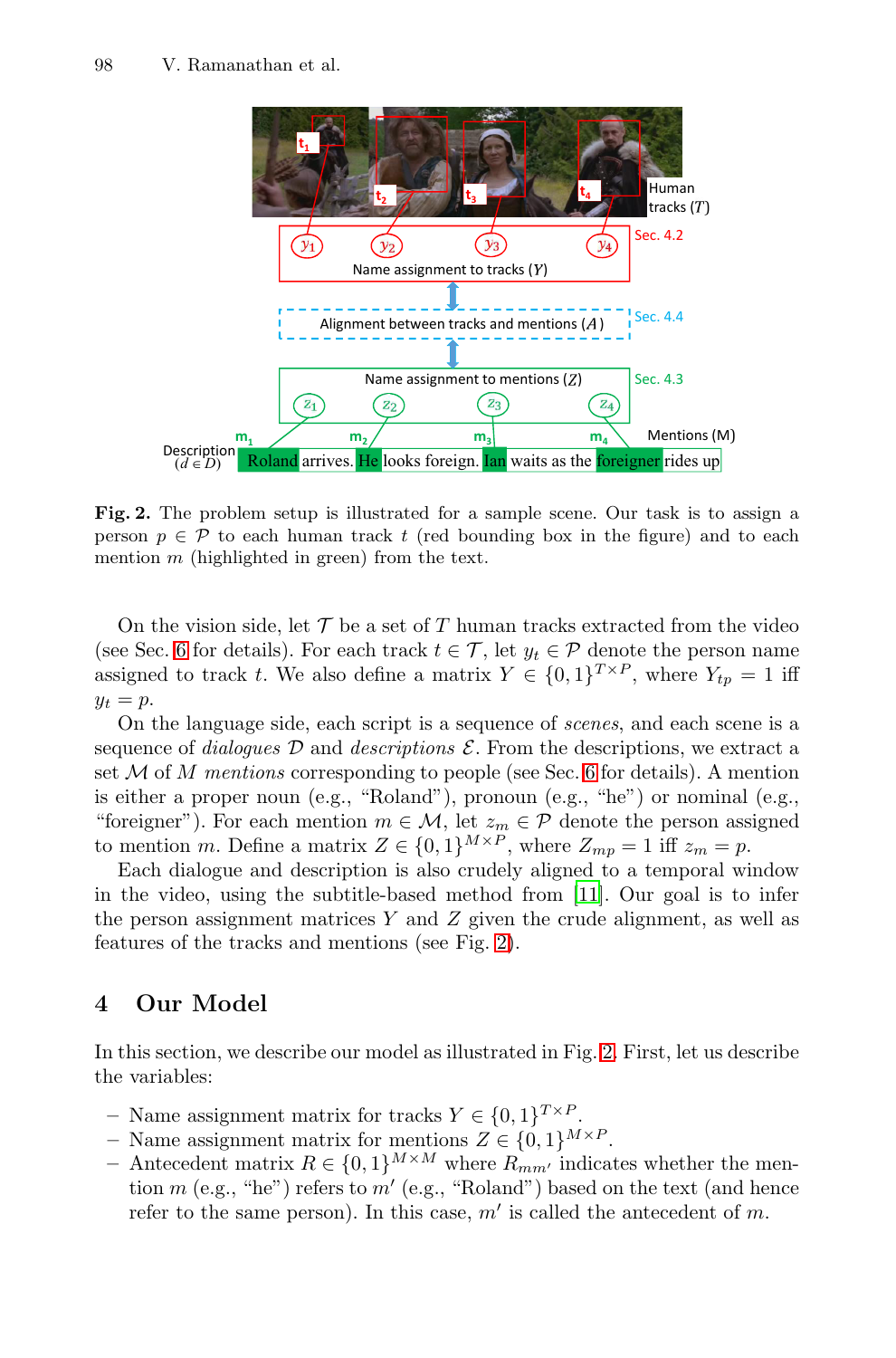<span id="page-4-2"></span>Linking People in Videos with "Their" Names Using Coreference Resolution 99

– Alignment matrix  $A \in \{0, 1\}^{T \times M}$  between tracks and mentions, where  $A_{tm}$ indicates whether track  $t$  is aligned to mention  $m$ .

The first two  $(Y \text{ and } Z)$  are the output variables introduced in the previous section; the other variables help mediate the relati[onsh](#page-4-0)ip between Y and Z.

We define a cost function over these variables which decomposes as follows:

<span id="page-4-1"></span>
$$
C(Y, Z, R, A) \stackrel{\text{def}}{=} \gamma_t \cdot C_{\text{track}}(Y) + \gamma_m \cdot C_{\text{mentation}}(Z, R) + C_{\text{align}}(A, Y, Z), \tag{1}
$$

where  $\gamma_t$  and  $\gamma_m$  are hyperparameters governing the r[ela](#page-7-0)tive importance of each term. The three terms are as follows:

- $C_{\text{track}}(Y)$  is only based on video (face recognition) features (Sec. 4.2).
- $-$  C<sub>mention</sub> $(Z, R)$  is only based on text features, using coreference features to influence  $R$ , and thus the name assignment  $Z$  (Sec. 4.3).
- $-C_{\text{align}}(A, Y, Z)$  is based on a latent alignment A of the video and which imposes a soft constraint on the relationship between  $Y$  and  $Z$  (Sec. 4.4).

We minimize a relaxation of the cost function  $C(Y, Z, R, A)$ ; see Sec. 5. Note that we are working in the transductive setting, where there is not a separate test phase.

#### **4.1 Regression-Based Clustering**

<span id="page-4-0"></span>One of the building blocks of our model is a regression-based clustering method [2]. Given *n* points  $x_1, \ldots, x_n \in \mathbb{R}^d$ , the task is to assign, for each point  $x_i$ , a binary label vector  $y_i \in \{0,1\}^p$  so that nearby points tend to receive the same label. Define the matrix  $X = (x_1, \ldots, x_n)^\top \in \mathbb{R}^{n \times d}$  of points and  $Y \in \{0, 1\}^{n \times p}$ the [la](#page-13-0)bels. The regression-based clustering cost function is as follows:

$$
C_{\text{cluster}}(Y; X, \lambda) = \arg \min_{\mathbf{W} \in \mathbb{R}^{d \times p}} \sum_{t \in \mathcal{T}} \|Y - X\mathbf{W}\|_F^2 + \lambda \|\mathbf{W}\|_F^2 \tag{2}
$$

$$
= \text{tr}(Y^\top \underbrace{(I - X(X^\top X + \lambda I)^{-1} X^\top)}_{\stackrel{\text{def}}{=} B(X, \lambda)} Y),
$$

where the second line follows by analytically [sol](#page-14-1)[vi](#page-14-3)[ng f](#page-15-11)[or t](#page-15-12)he optimal weights. (see Bach and Harchaoui [2]). Note that if we relax  $Y \in \{0,1\}^{n \times p}$  to  $Y \in [0,1]^{n \times p}$ , then  $C_{\text{cluster}}(Y; X, \lambda)$  $C_{\text{cluster}}(Y; X, \lambda)$  $C_{\text{cluster}}(Y; X, \lambda)$  becomes a convex quadratic function of Y, and can be minimized efficiently. We will use this building block in the next two sections.

## **4.2 Name Assignment to Tracks**

In this section, we describe  $C_{\text{track}}(Y)$ , which is responsible for the name assignment to tracks based on visual features. Many different models [7, 6, 26, 28] have been proposed to assign names to tracks based on face features. In this work, we adopt the recent model from Bojanowski et al. [6], which was shown to achieve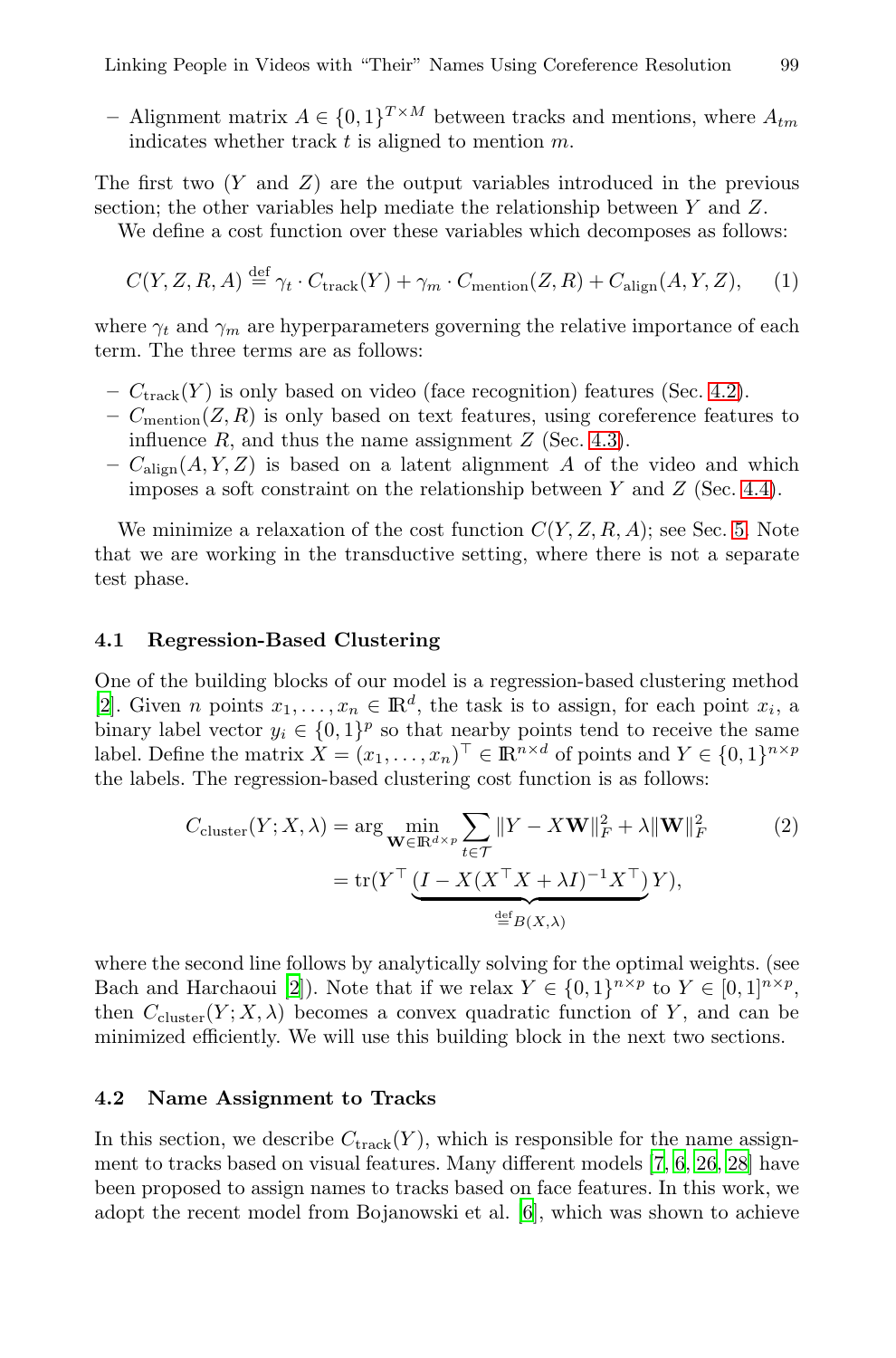state-of-the-art performance for this task. Specifically, let  $\Phi^{\text{track}} \in \mathbb{R}^{T \times d}$  be a matrix of face feature[s](#page-14-1) (rows [are](#page-14-3) [tra](#page-15-11)[cks](#page-15-12)  $t \in \mathcal{T}$  and columns are features). We set  $C_{\text{track}}(Y)$  in our cost function (Eq. 1) to be the clustering cost:

$$
C_{\text{cluster}}(Y; \Phi^{\text{track}}, \lambda^{\text{track}}) \quad \text{(face features)} \tag{3}
$$

We also enforce that each track is be associated with exactly one name:  $Y1_P =$  $\mathbf{1}_T$ . This hard constraint (and all subsequent constraints) is included in  $C_{\text{track}}(Y)$ by adding a term equal to 0 if the constraint is satisfied and  $\infty$  otherwise.

Additionally, as with standard approaches [7, 6, 26, 28], we include hard constraints based on the crude alignment of the script with the video:

**Dialogue alignment constraint.** Each dialogue  $d \in \mathcal{D}$  is associated with a subset  $P_d$  of speakers, and a subset  $T_d$  of tracks which overlaps with the dialogue. This overlap is obtained from the crude alignment between tracks and dialogues [11]. Similar to [6], we add a *dialogue alignment* constraint enforcing that each speaker in  $\mathcal{P}_d$  should align [to](#page-14-0) at least one track in  $\mathcal{T}_d$ .

$$
\forall d \in \mathcal{D}, \ \forall p \in \mathcal{P}_d: \ \sum_{t \in \mathcal{T}_d} Y_{tp} \ge 1 \quad \text{(dialogue alignment)} \tag{4}
$$

<span id="page-5-1"></span>**Scene alignment constraint.** Each scene  $s \in \mathcal{S}$  is associated with a subset of names  $P_s$  mentioned [in](#page-14-3) the scene, and a subset of tracks  $\mathcal{T}_s$  which overlaps with the scene (also from crude alignment [11]). We observe in practice that *only* names in  $P_s$  appear in the scene, so we add a *scene alignment* constraint enforcing that a name *not mentioned* in scene s should not be aligned to a track in  $\mathcal{T}_s$ :

$$
\forall s \in \mathcal{S}, \ p \notin \mathcal{P}_s: \ \sum_{t \in \mathcal{T}_s} Y_{tp} = 0 \quad \text{(scene alignment)} \tag{5}
$$

<span id="page-5-0"></span>Note that this constraint was absent from [6].

## **4.3 [N](#page-6-0)ame Assignment to Mentions and Coreference Resolution**

In this sectio[n,](#page-15-9) [we](#page-5-0) describe  $C_{\text{mentioned}}(Z, R)$ , which perf[orm](#page-14-12)s name assignment to mentions. The nature of name assignment to [men](#page-4-1)tions is notably different from that of tracks. Proper mentions such as "Roland" are trivial to map to the fixed set of cast names based on string match, but nominal (e.g., "foreigner") and pronominal (e.g., "he") mentions are virtually impossib[le](#page-14-13) [t](#page-14-13)o assign based on the mention alone. Rather, these mentions reference previous *antecedent* mentions (e.g., "Roland" in Fig. 3). The task of determining antecedent links is called coreference resolution in NLP  $[25].<sup>1</sup>$ 

To perform coreference resolution, we adapt the discourse model of [17], retaining their features, but using our clustering framework (Sec. 4.1).

<sup>1</sup> Our setting differs slightly from classic coreference resolution in that we must resolve each mention to a fixed set of names, which is the problem of *entity linking* [18].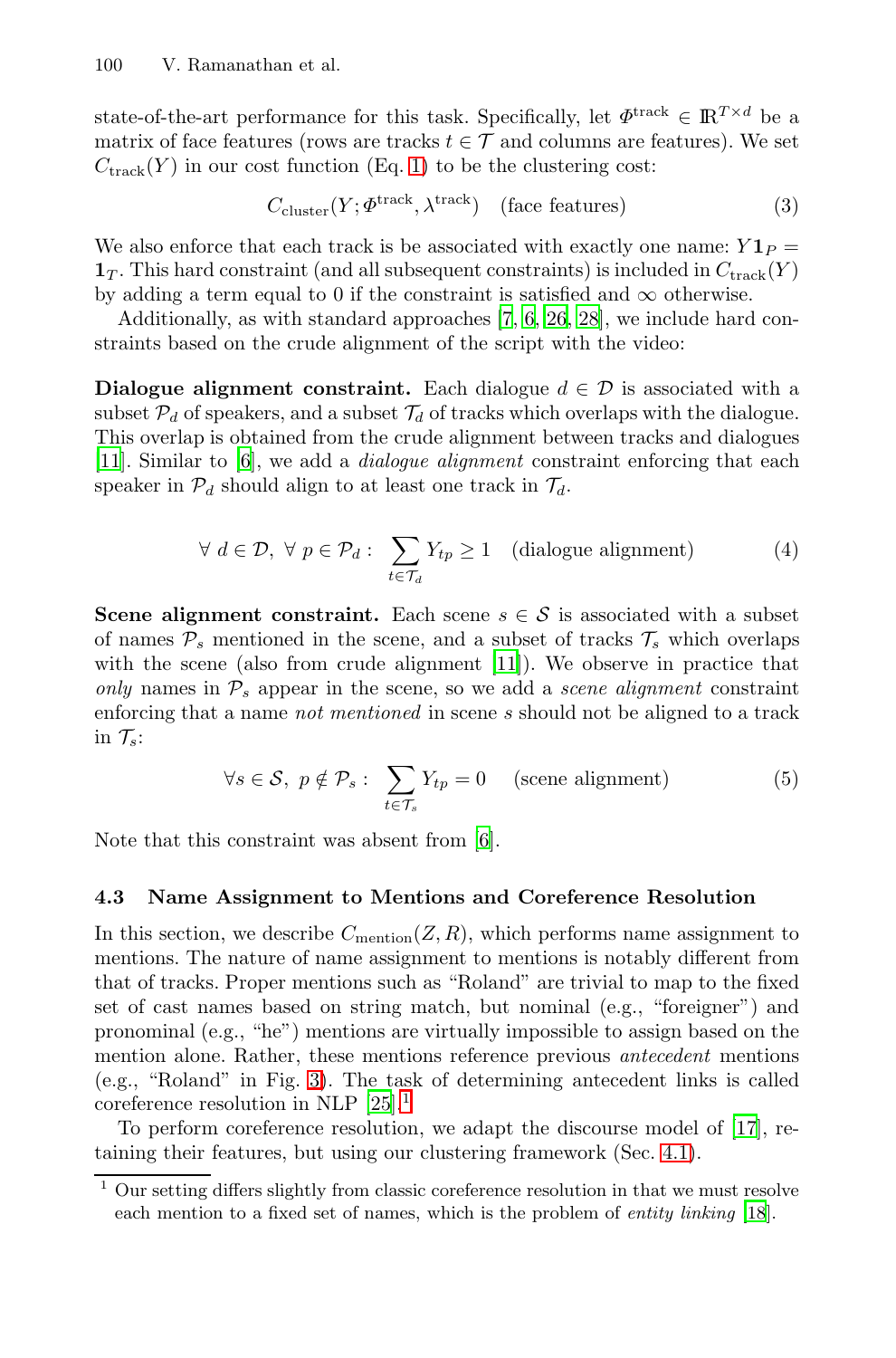<span id="page-6-0"></span>

**Fig. 3.** An example illustrating the mention n[amin](#page-4-1)g model from Sec. 4.3. The mentions in the sentence are highlighted in green. The antecedent variable *R* and name assignment matrix *Z* ar[e s](#page-4-2)hown for the correct coreference links. The final names assigned to the mentions are shown in red.

**Coreference resolution.** Each pair of mentions  $(m, m')$  is represented by a d-dimensional feature vector, and let  $\Phi^{\text{mentioned}} \in \mathbb{R}^{M^2 \times d}$  be the corresponding feature matrix.<sup>2</sup> We apply the clustering framework (Sec. 4.1) to predict the antecedent matrix, or more precisely, its vectorized form  $\text{vec}(R) \in \mathbb{R}^{M^2}$ . We first include in  $C_{\text{mentation}}(R, Z)$  (Eq. 1) the clustering cost:

$$
C_{\text{cluster}}(\text{vec}(R); \Phi^{\text{mentioned}}, \lambda^{\text{mentioned}}) \quad \text{(coreference features)} \tag{6}
$$

We also impose hard constraints, adding them to  $C_{\text{mentation}}(R, Z)$ . First, each mention has at most one antecedent:

$$
\forall m \le M : \sum_{m' \le m} R_{mm'} = 1 \quad \text{(one antecedent)} \tag{7}
$$

In addition, we include linguistic constraints to ensure gender consistency and to avoid self-association of pronouns (see supplementary material for the details).

**Connection constraint.** When m has an antecedent  $m'$  ( $R_{mm'} = 1$ ), they should be assigned the same name  $(Z_m = Z_{m'})$ . Note that the converse is not necessarily true: two mentions not related via the antecedent relation  $(R_{mm'} = 0)$ can still have the same name. For example, in Fig. 3, the mentions "Roland" and "foreigner" are not linked, but still refer to the same person. This relation between  $Z$  and  $R$  can be enforced through the following constraint:

 $\forall m' \leq m, \forall p \in \mathcal{P}: |Z_{mp} - Z_{m'p}| \leq 1 - R_{mm'} \quad (R \text{ constrains } Z)$  $\forall m' \leq m, \forall p \in \mathcal{P}: |Z_{mp} - Z_{m'p}| \leq 1 - R_{mm'} \quad (R \text{ constrains } Z)$  $\forall m' \leq m, \forall p \in \mathcal{P}: |Z_{mp} - Z_{m'p}| \leq 1 - R_{mm'} \quad (R \text{ constrains } Z)$  (8)

Finally, each mention is assigned exactly one name:  $Z\mathbf{1}_P = \mathbf{1}_M$ .

## **4.4 Alignment between Tracks and Mentions**

So far, we have defined the cost functions for the name assignment matrices for tracks Y and mentions Z, which use video and text information separately.

<sup>&</sup>lt;sup>2</sup> The features are described in [17]. They capture agreement between different attributes of a pair of mentions, such as the gender, cardinality, animacy, and position in the parse tree.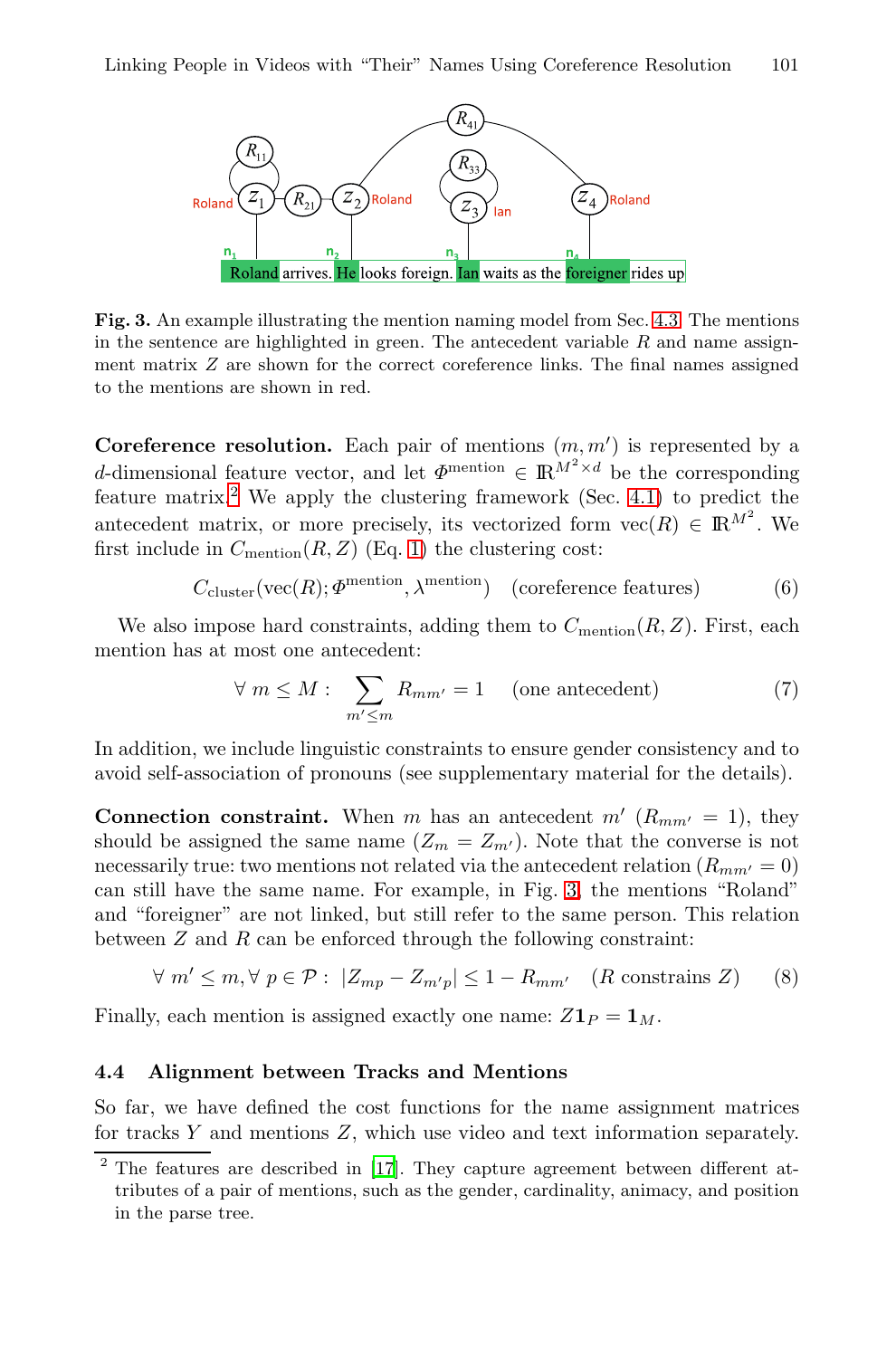Now, we introduce  $C_{\text{align}}(A, Y, Z)$ , the alignment part of the cost function, which connects Y and Z, allowing information to flow between text and video.

There are three intuitions involving the alignment matrix A: First, a track and a mention that are aligned should be assigned the same person. Second, the tracks  $\mathcal T$  and mentions  $\mathcal M$  are ordered sequences, and an alignment between them should be monotonic. Third, tracks and mentions that occur together based on the crude alignment  $([11])$  are more likely to be aligned. We use these intuitions to formulate the alignment cost  $C_{\text{align}}(A, Y, A)$ , as explained below:

**Monotonicity constraint.** The tracks  $\mathcal{T}$  are ordered by occurrence time in the video, and the mentions  $\mathcal M$  are ordered by position in the script. We enforce that no alignment edges cross (this assumption is generally but not always true): if  $t_2 > t_1$  and  $A_{t_1m} = 1$ , then  $A_{t_2m'} = 0$  for all  $m' < m$ .

**Mention mapping constraint.** Let  $\mathcal{M}_{e}$  be the set of mentions in a description  $e \in \mathcal{E}$  and  $\mathcal{T}_e$  be the set of tracks in the crudely-aligned time window. We enforce each mention from  $\mathcal{M}_e$  to be mapped to exactly one track from  $\mathcal{T}_e$ : for each  $e \in \mathcal{E}$ and  $m \in \mathcal{M}_e$ ,  $\sum_{t \in \mathcal{T}_e} A_{tm} = 1$ . Conversely, we allow a track to align to multiple mentions. For example, in "John sits on the chair, while he is drinking his coffee", a single track might align to both "John" and "he".

$$
\forall e \in \mathcal{E}, m \in \mathcal{M}_e, \sum_{t \in \mathcal{T}_e} A_{tm} = 1 \quad \text{(mentioned mapping)}.
$$
 (9)

<span id="page-7-0"></span>**Connection penalty.** If a track t is assigned to person  $p(Y_{tp} = 1)$ , and track t is aligned to mention  $m\ (A_{tm} = 1)$ , then mention m should be assigned to person p as well  $(Z_{mp} = 1)$  $(Z_{mp} = 1)$  $(Z_{mp} = 1)$ . To enforce this constraint in a soft way, we add the following penalty:

$$
||ATY - Z||F2 = -2tr(ATYZ) + constant,
$$
\n(10)

where the equality leverages the [fa](#page-4-2)ct that  $Y$  and  $Z$  are discrete with rows that sum to 1 (see supplementary material for details). Note that  $C_{\text{align}}(A, Y, Z)$  is thus a linear function of A with monotonicity constraints. This special form will be important for optimization in Sec. 5.

# **5 Optimization**

Now we turn to optimizing our cost function  $(Eq. 1)$ . First, the variables  $Z, Y$ , R and A are matrices with values in  $\{0, 1\}$ . We relax the domains of all variables except A from  $\{0,1\}$  to  $[0,1]$ . Additionally, to account for noise in the tracks and mentions, we add a slack to all inequalities involving Y and Z.

We solve the relaxed optimization problem using block coordinate descent, where we cycle between minimizing  $Y$ ,  $(Z, R)$ , and A. Each block is convex given the other blocks. For the smaller matrices  $Z, Y$  and  $R$  (which have on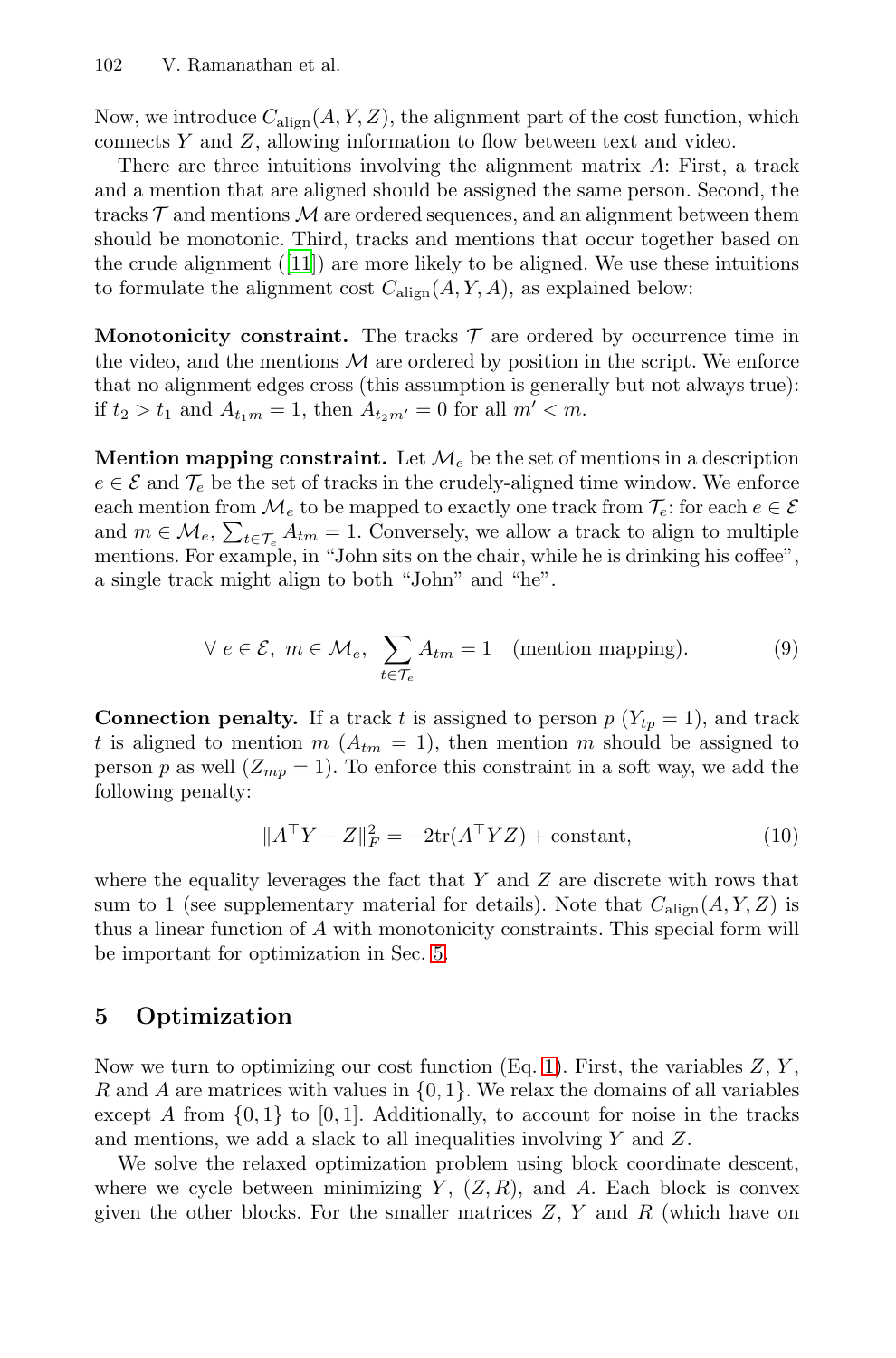the order of  $10<sup>4</sup>$  elements), we use interior-point methods [6], whose complexity is cubic in the number of variables. The alignment matrix A has on the order of 10<sup>6</sup> elements, but fortunately, due to the special form of  $C_{\text{align}}(A, Y, Z)$ , we can use an efficient dynamic program similar to dynamic time warping [10] to optimize A (see supplementary material for details).

**Initialization.** Since our cost function is not jointly convex in all the variables, initialization is important. We initialize our method with the solution to simplified optimization problem that excludes any terms involving more than one block of variables.

**Rounding.** The variables Y and Z are finally rounded to integer matrices, with elements in  $\{0, 1\}$ . The rounding is carried out similar to [6], by projecting the matrices on the corresponding set of integer matrices. This amounts to taking the maxi[mu](#page-14-3)[m](#page-14-1) [v](#page-14-1)[alue](#page-15-1) along the rows of Y and Z.

## **6 Experiments**

We evaluated our model on the two t[as](#page-9-0)ks: (i) name assignment to tracks in videos and (ii) name assignment to mentions in the corresponding scripts.

**Dataset.** We created a new dataset of TV episode videos along with their scripts.<sup>3</sup> Previous datasets  $[6, 7, 38]$  come with heavily preprocessed scripts, where no ambiguities in the text are retained. In contrast, we use the original scripts. We randomly chose 19 episodes from 10 different TV shows. The complete list of the episodes is shown in the supplementary material. Sample video clips from the dataset with descriptions are shown in Fig. 4. The dataset is split into a development set of 14 episodes and a test set of 5 episodes. Note that there is no training set, as we are working in the transductive setting. The number of names in the cast lists varies between  $9 - 21$ .

To evaluate the name assignment task in videos, we manually annotated the names of human tracks from 3 episodes of the development set, and all 5 episodes of the test set. There are a total of 3329 tracks with ground truth annotations in the development set[, a](#page-15-13)nd 4757 tracks in the test set. To evaluate the name assignment to mentions, we annotated the person names of the pronouns and nominal mentions in all episodes. To ensure that a mention always refers to a person physic[ally in the scene, we retain only the mentions](https://sites.google.com/site/tvwriting/) which are the subject of a verb. This resulted in a total of 811 mentions in the development set and 300 mentions in the test set.

**Implementation details.** The tracks were obtained by running an off-theshelf face detector followed by tracking [22]. We retain all tracks extracted by this scheme, unlike previous works which only use a subset of clean tracks with

<sup>&</sup>lt;sup>3</sup> The scripts were collected from https://sites.google.com/site/tvwriting/.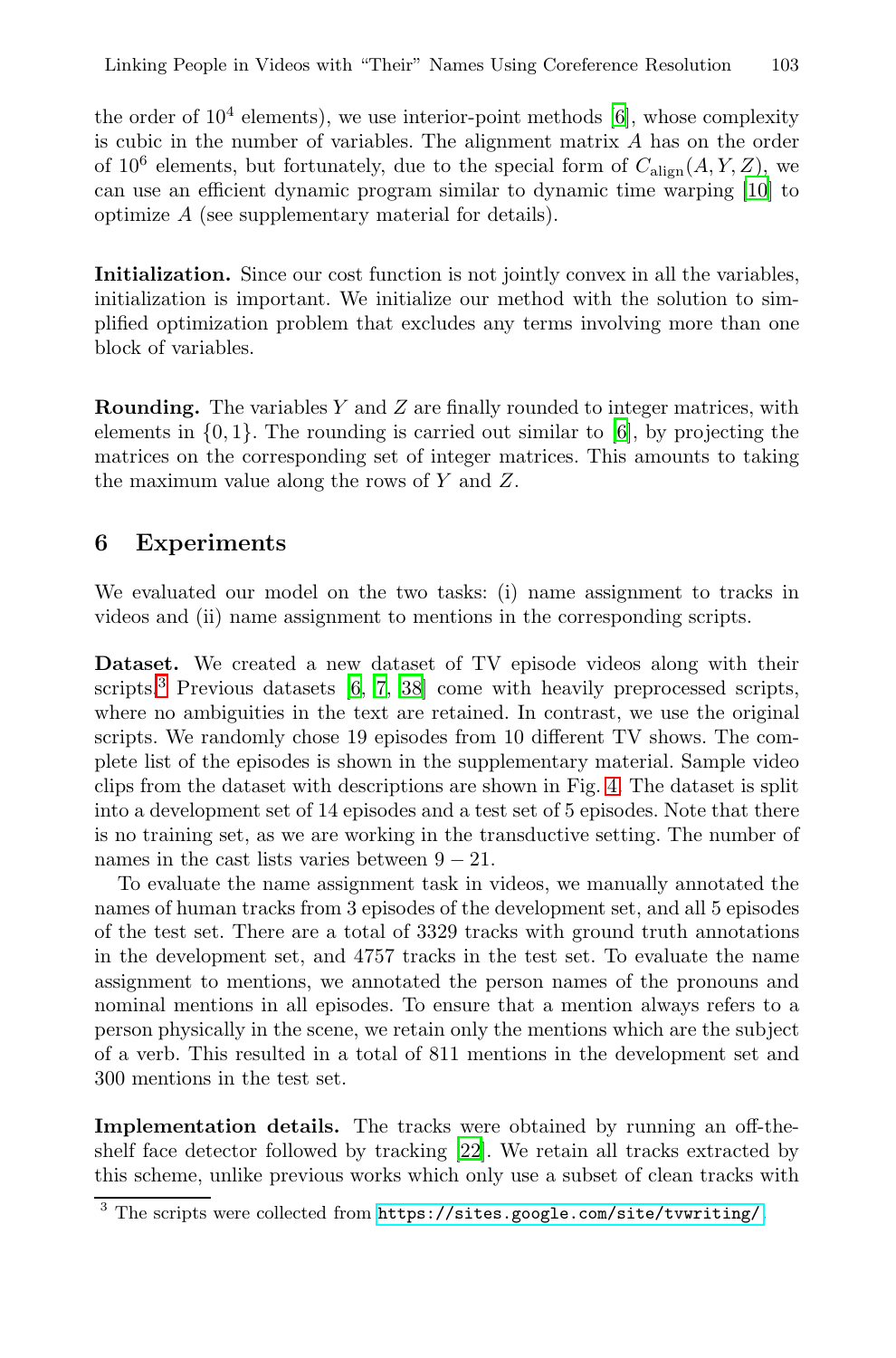<span id="page-9-0"></span>

**Fig. 4.** Sample video clips fro[m th](#page-15-14)e dataset are shown along with their corresponding script segments. The mentions extracted from the script are underlined. The ones corresponding to nominal subjects are shown in green. These are the mentions used in our full model for person name assignment. The face tracks from the video are shown by red bounding boxes.

visible facial features. We further extracted a set of features between pairs of mentions using the Stanford CoreNLP toolbox [27] (see supplementary material). We tuned the hyperparameters on the development set, yielding  $\lambda^{\text{mentioned}}$ 0.0001,  $\lambda^{\text{track}} = 0.01$ ,  $\gamma_t = 0.2$  and  $\gamma_m = 20$ .

Table 1. The Average Precision (AP) scores for person name assignment in videos is shown for episodes with face annotations in the development and test set. We also show the mean AP (MAP) value for the development and test sets. The description of the different methods are provided in the text.

| Set                      | Development |       |       |                                                               | Test  |       |       |                       |       |            |
|--------------------------|-------------|-------|-------|---------------------------------------------------------------|-------|-------|-------|-----------------------|-------|------------|
| Episode ID               | E1          | E2    | E3    | <i>MAP</i>                                                    | E15   | E16   | E17   | E18                   | E19   | <b>MAP</b> |
| RANDOM                   | 0.266       | 0.254 | 0.251 | 0.257                                                         | 0.177 | 0.217 | 0.294 | 0.214                 | 0.247 | 0.229      |
| $C$ our [7]              | 0.380       | 0.333 | 0.393 | 0.369                                                         | 0.330 | 0.327 | 0.342 | 0.306                 | 0.337 | 0.328      |
| $\lceil 6 \rceil$<br>Boj | 0.353       | 0.434 | 0.426 | 0.404                                                         | 0.285 | 0.429 | 0.378 | 0.383                 | 0.454 | 0.385      |
| <b>OURUNIDIR</b>         | 0.512       | 0.560 | 0.521 | 0.531                                                         | 0.340 | 0.474 | 0.503 | 0.399                 | 0.384 | 0.420      |
| <b>OURUNICOR</b>         | 0.497       | 0.572 | 0.501 | 0.523                                                         | 0.388 | 0.470 | 0.512 | 0.424                 | 0.401 | 0.431      |
| <b>OURUNIF</b>           | 0.497       | 0.552 | 0.561 | 0.537                                                         | 0.345 | 0.488 | 0.516 | 0.410                 | 0.388 | 0.429      |
| <b>OURBIDIR</b>          | 0.567       |       |       | $\vert 0.665 \vert 0.573 \vert 0.602 \vert \vert 0.358 \vert$ |       | 0.518 |       | 0.587   0.454   0.376 |       | 0.459      |

#### **6.1 Name Assignment to Tra[cks](#page-4-0) in Video**

We use the Average Precision (AP) metric previously used in [6, 7] to evaluate the performance of person naming in videos. We compare our model (denoted by OURBIDIR) to state-of-the-art methods and various baselines:

- 1. Random: Randomly picks a name from the set of possible names consistent with the crude alignment.
- 2. Boj [6]: Similar to the model described in Sec. 4.2 but without the scene constraints. We use the publicly available code from the authors.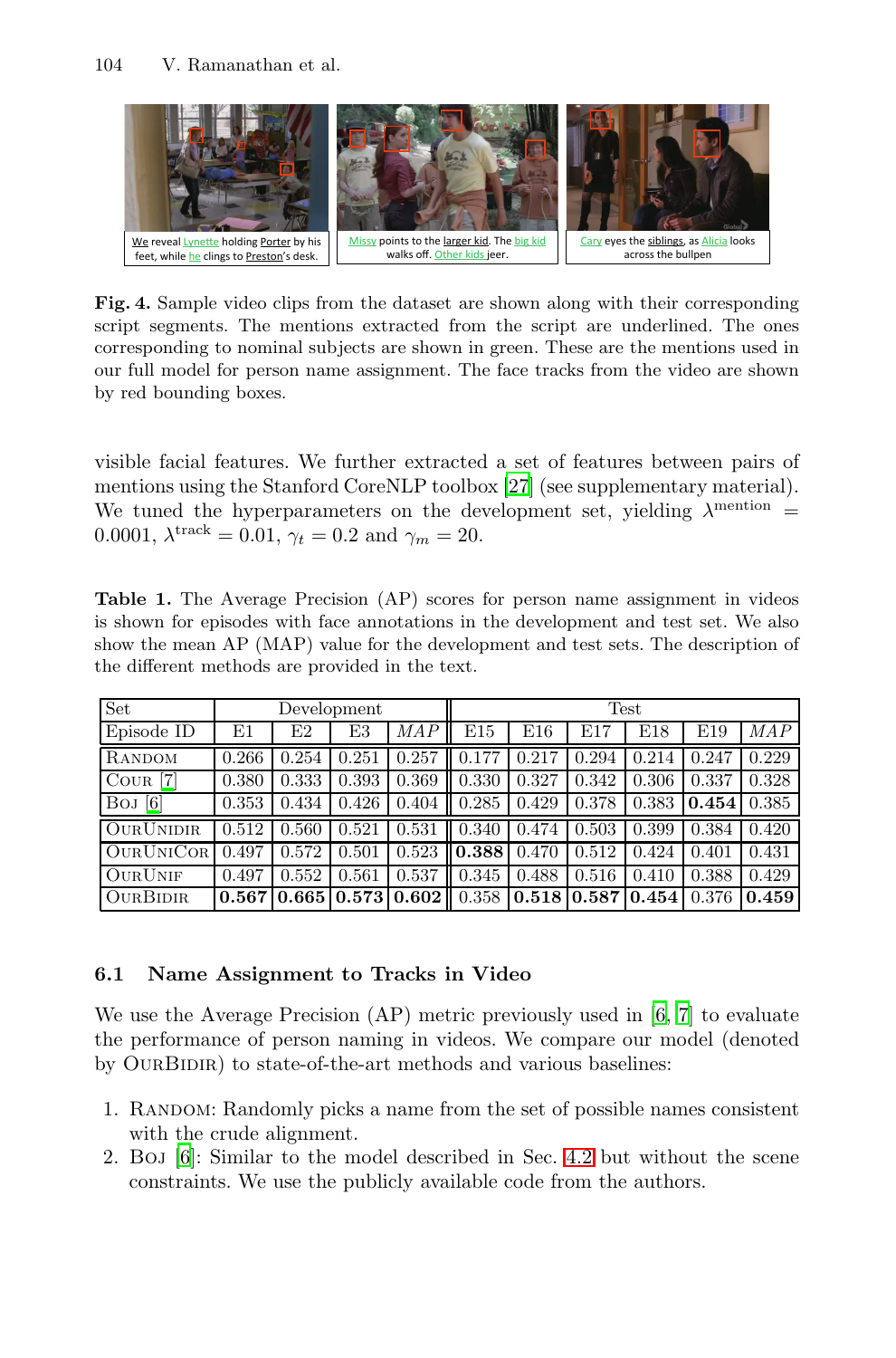Linking People in Videos with "Their" Names Us[ing](#page-5-1) [C](#page-5-1)oreference Resolution 105

- 3. Cour [7]: Weakly-supervised method for name assignment using a discriminative classifier. We use the publicly available code from the authors.
- 4. OurUnidir: Unidirectional model which does not use any coreference resolution, but unlike Boj, it includes the "scene alignment" constraint.
- 5. OurUniCor: We first obtain the person names corresponding to the mentions in the script by running our coreference model from Sec. 4.3. These are then used to specify additional constraints similar [to](#page-14-3) [th](#page-14-1)e "dialogue alignment" constraint.
- 6. OurUnif: All the tracks appearing in t[he](#page-14-1) temporal window corresponding to the mention a[re](#page-14-3) given equal values in the matrix A.
- 7. OurBidir: Our full model which jointly optimizes name assignment to mentions and tracks.

Tab. 1 shows the results. First, note that even our unidirectional model (OURUNIDIR) performs better than the state-of-the-art methods from  $[6, 7]$ . As noted in [6], the ridge regression model from Bach et al [2] might be more robust to noise. This could explain the performance gain over [7]. The improvement of our unidirectional model over [6] is due to our addition of scene based constraints, which reduces the ambiguity in the names that can be assigned to a track.

The improved performance of our bidirectional model compared to OurUnidir and OurUniCor, shows the importance of the alignment variable in our formulation. On the other hand, when A is fixed through uniform assignment (OurUnif), the model performs worse than our bidirectional model. This shows the benefit of inferring the alignment variable in our method.

In Fig. 5, we show examples where our model makes correct name assignments. Here, our model performs well even when tracks are aligned with pronouns and nominals.

Finally, we conducted an oracle experiment where we fix the alignment between tracks and mentions  $(A)$  and mention name assignment  $(Z)$  to manuallyannotated ground truth values. The resulting OURBIDIR obtained a much improved MAP of 0.565 on the test set. We conclude that person naming could be improved by inferring a better alignment variable.

#### **[6](#page-14-12).2 [N](#page-15-14)ame Assignment to Mentions**

Now we focus on the language side. Here, our evaluation metric is accuracy, the fraction of mentions that are assigned the correct person name. We compare the performance of our full bidirectional model (OURBIDIR) with standard coreference resolution systems and several baselines:

- 1. CoreNLP: This is the coreference resolution model used in the Standord CoreNLP toolbox [27].
- 2. HAGHIGHI ([17] modified): We modify the method from [17] to account for the fixed set of cast names in our setting (see supplementary material for more details).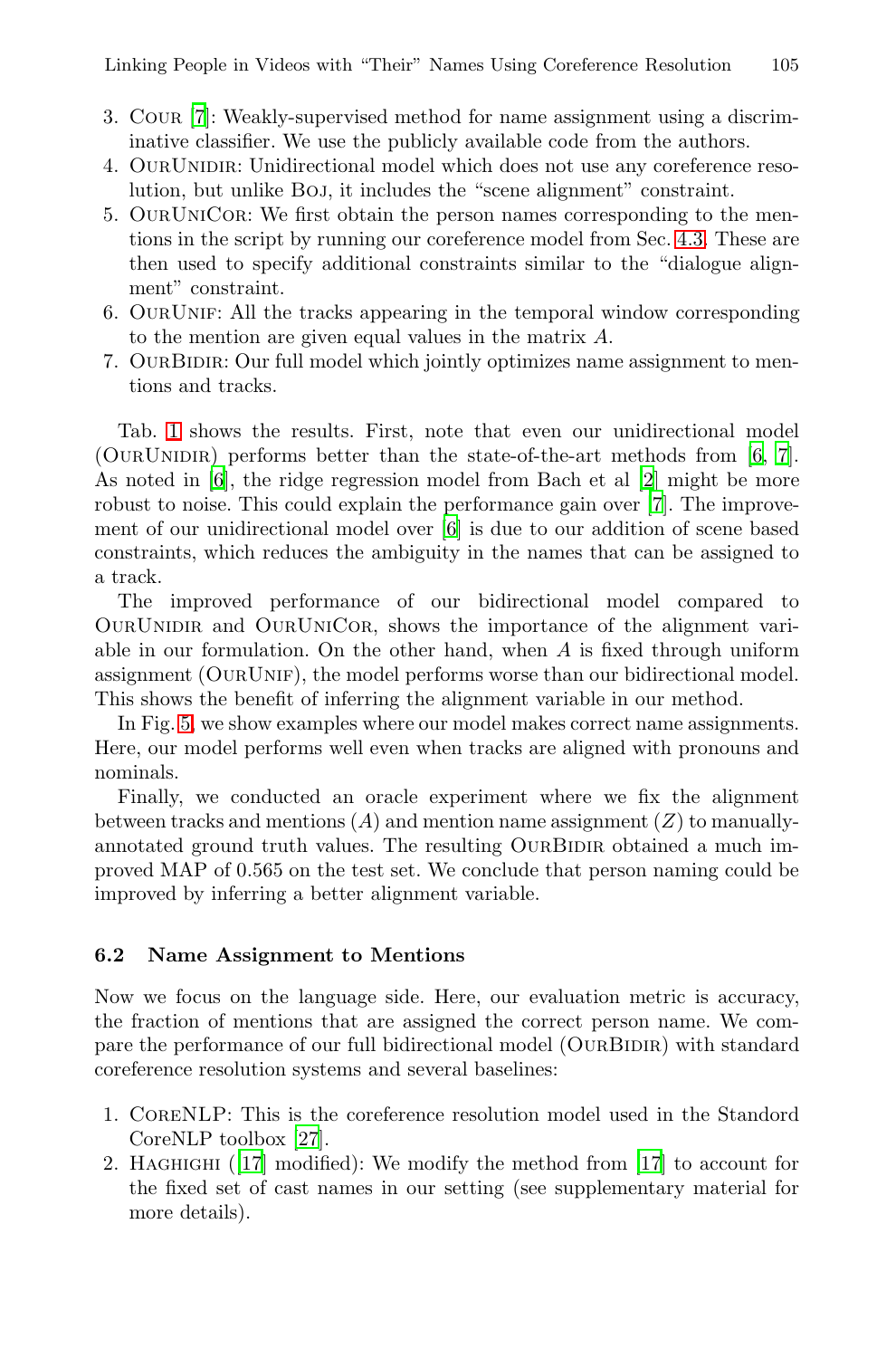<span id="page-11-0"></span>

**Fig. 5.** Examples where the person name a[ssign](#page-5-1)ment by our bidirectional model is correct, both in the video and the text. The alignment is denoted by the blue dotted line. The name assignment to the tracks are shown near the bounding box. The name assignment to mentions by our unidirectional and bidirectional models are shown in the box below the videos. The correct assignment is shown in green, and the wrong one in red.

- 3. OurUnidir: This is the unidirectional model from Sec. 4.3.
- 4. OurUnif: Same as OurUnif for name assignment to tracks.
- 5. OURBIDIR: Same as OURBIDIR for name assignment to tracks.

The Stanford CoreNLP coreference system uses a fixed set of rules to iteratively group mentions with similar properties. These rules were designed for use with well structured news articles which have a higher proportion of nominals compared to pronouns. Also, our model performs explicit entity linking by associating every mention to a name from the cast list, unlike standard coreference resolution methods. While comparing to CoreNLP, we performed entity linki[ng](#page-11-0) by assigning each mention in a coreference chain to the head mention of the chain, which is usually a proper noun corresponding to one of the cast names. These factors contribute to the gain of OURUNIDIR, which uses constraints specific to the TV episode setting. The modified version of Haghighi and Klein's model [17] is a probabilistic variant of OURUNIDIR. Note that our formulation is convex whereas theirs is not.

We also a gain from our bidirectional model over the unidirectional model, due to additional visual cues. This is especially true when there text is truly ambiguous. In Fig. 5(d), "Rowan" is not the subject of the sentence preceding the pronoun "He". This causes a simple unidirectional model to associate the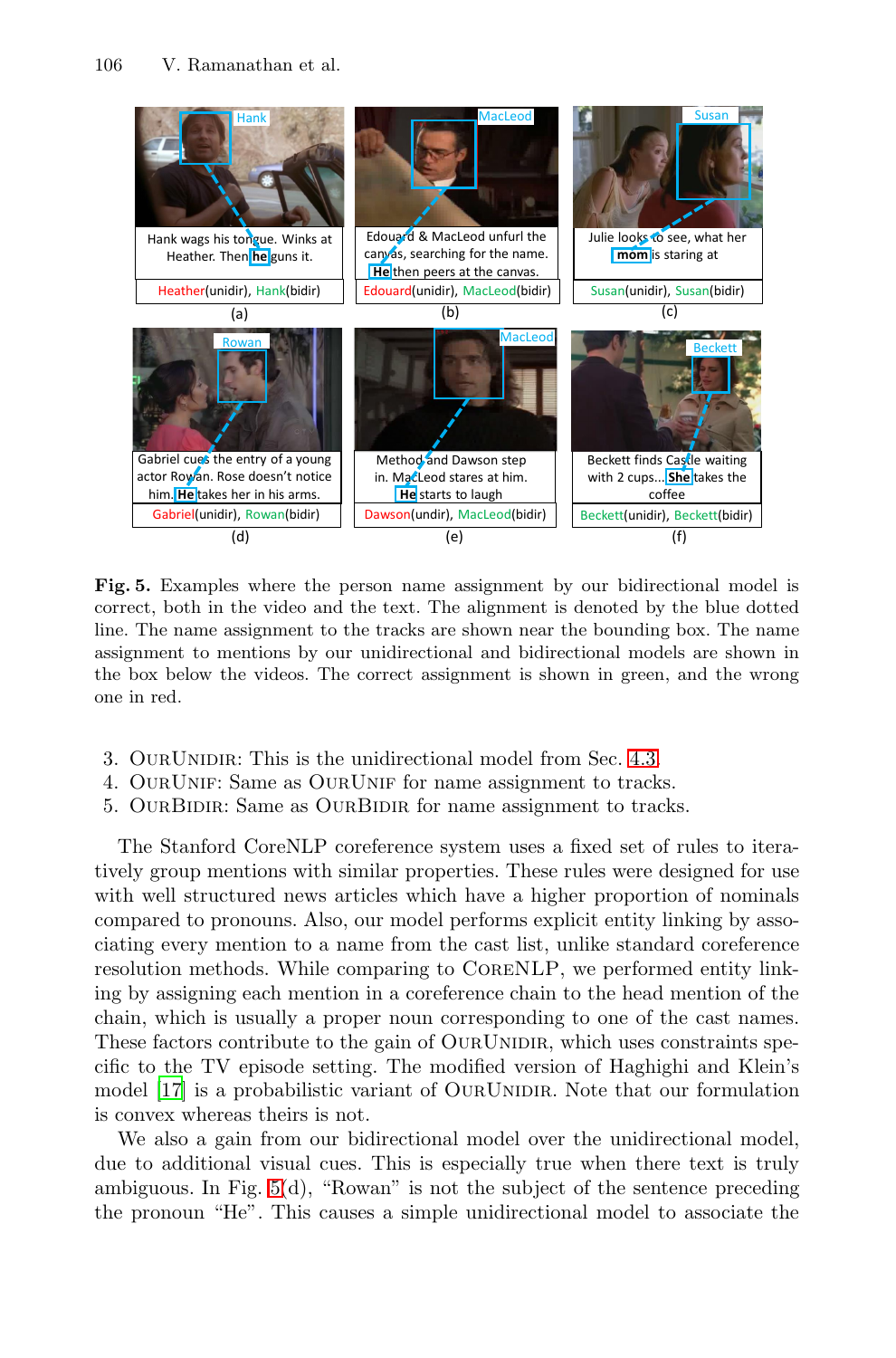Linking Pe[opl](#page-14-12)e in Videos with "Their" Names Using Coreference Resolution 107

**Table 2.** The percentage accuracy of mentions associated to the correct person name across all episodes in the development and test set is shown. The description of the different methods in the table are provided in the text.

| <b>Set</b>              | Dev.                    | Test                 |
|-------------------------|-------------------------|----------------------|
| CORENLP <sup>[27]</sup> | 54.99 %                 | 41.00 %              |
| HAGHIGHI [17] modified  | 53.02 %                 | $38.67\%$            |
| <b>OURUNIDIR</b>        | 58.20 %                 | 49.00 %              |
| <b>OURUNIF</b>          | 59.56 $\%$   48.33 $\%$ |                      |
| <b>OURBIDIR</b>         |                         | $60.42\%$ 56.00 $\%$ |

<span id="page-12-0"></span>

**Fig. 6.** Examples of videos are shown, where our full model fails to predict the correct names The alignment is shown by the blue dotted line. The name assignment to tracks are shown over the bounding box. The wrong name assignments are shown in red. The name assignment to mentions by our bidirectional and unidirectional models are shown in the box below the videos. The correct name assignment is shown in green, and the wrong one in red.

pronoun with a wrong antecedent [men](#page-12-0)tion. Our bidirectional model avoids these errors by using the name of the tracks mapped to the mentions.

Finally, we explore the full potential of improving mention name assignment from visual cues by fixing the matrices  $A$  and  $Y$  to their ground truth values. This yields an oracle accuracy of 68.98% on the test data, compared to 52.15% for OURBIDIR. Interestingly, the oracle improvement here on the language side is significantly higher than on the vision side.

**Error analysis.** We show sample video clips in Fig. 6, where our bidirectional model (OURBIDIR) fails to predict the correct name for mentions. As seen in Fig. 6(a), one typical reason for failure is incorrect name assignments to lowresolution faces; the error then propagates to the mentions. In the second example, the face detector fails to capture the face of the person mentioned in the script. Hence, our model maps the pronoun to the only face available in the description, which is incorrect.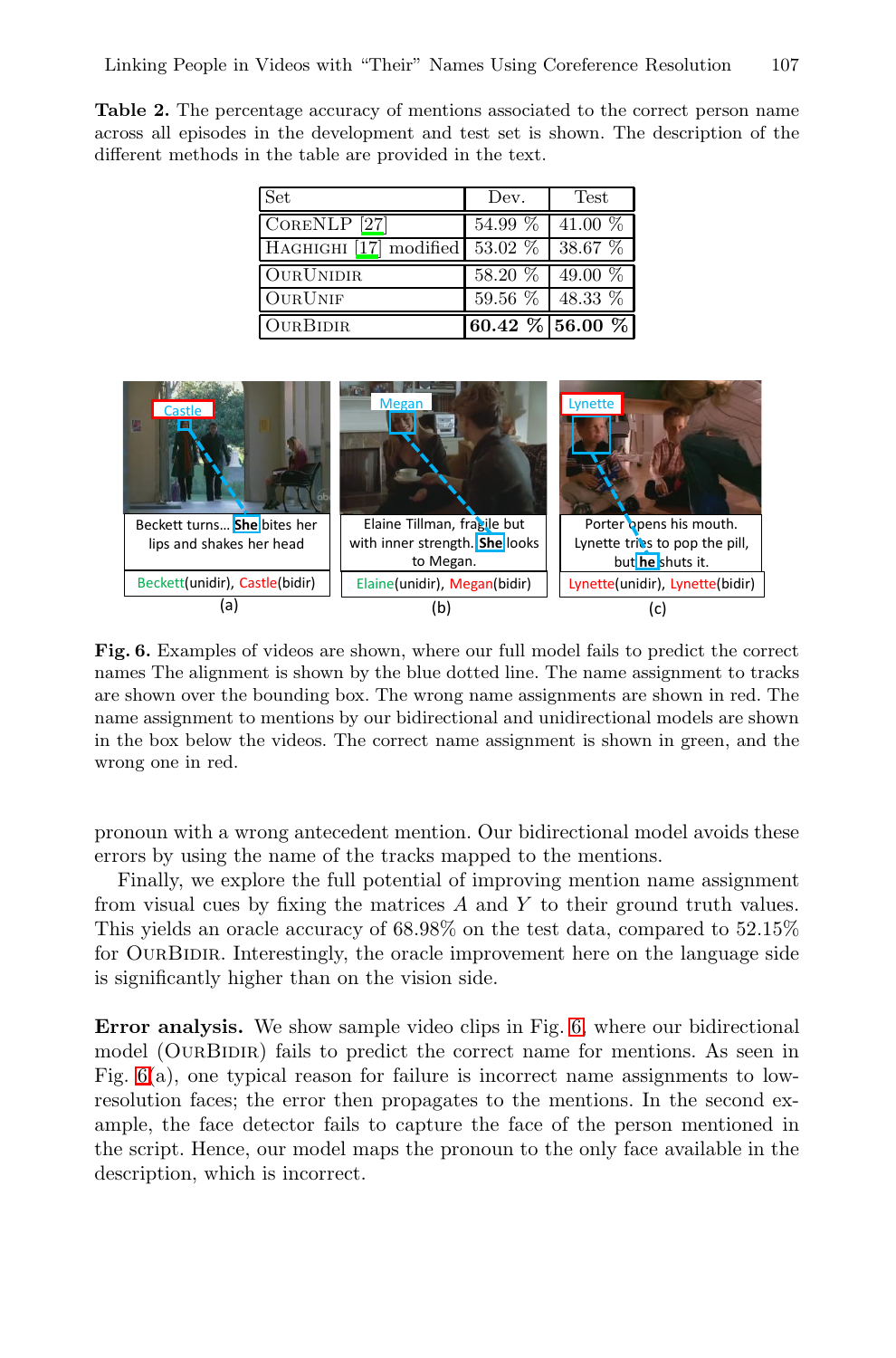<span id="page-13-1"></span>

**Fig. 7.** (a) Mean average precision (MAP) of person naming of tracks at different iterations. (b) Accuracy of person naming of mentions at different iterations.

**Empirical justification of our joint optimization.** We also show the performance of our full model at each iteration. Fig. 7 plots the MAP for person naming and accuracy for coreference resolution on the development set. We observe that performance on both tasks jointly improves over time, showing the importance of a bidirection flow of information between text and video.

# **7 Conclusion**

<span id="page-13-0"></span>In this work, we tackled the problem of name assignment to people in videos based on their scripts. Compared to previous work, we leverage richer information from the script by including ambiguous mentions of people such as pronouns and nominals. We presented a bidirectional model to jointly assign names to the tracks in the video and the mentions in the text; a latent alignment linked the two tasks. We evaluated our method on a new dataset of 19 TV episodes. Our full model provides a significant gain for both vision and language tasks compared to models that handle the tasks independently. We plan to extend our bidirectional model to not only share information about the identity of the tracks and mentions, but also to link the actions in video with relations in text.

**Acknowledgements.** We thank A. Fathi, O. Russakovsky and S. Yeung for helpful comments and feedback. This research is partially supported by Intel, the NFS grant IIS-1115493 and DARPA-Mind's Eye grant.

# **References**

- 1. Cisco visual networking index: Global mobile data traffic forecast update. Tech. rep., Cisco (February 2014)
- 2. Bach, F., Harchaoui, Z.: Diffrac: A discriminative and flexible framework for clustering. In: NIPS (2007)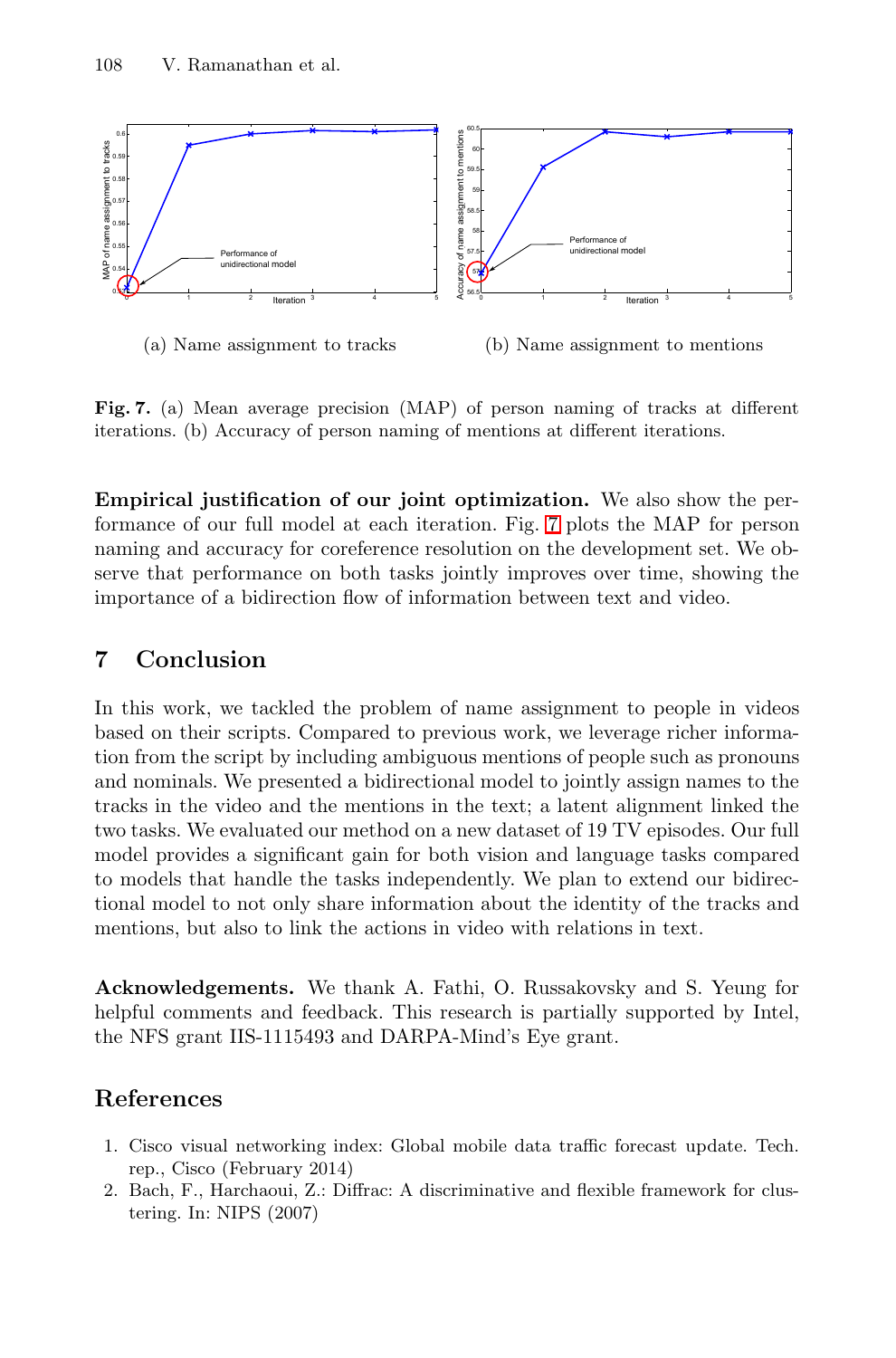- <span id="page-14-6"></span><span id="page-14-3"></span><span id="page-14-2"></span>3. Barnard, K., Duygulu, P., Forsyth, D., de Freitas, N., Blei, D.M., Jordan, M.I.: Matching words and pictures. Journal of Machine Learning Research 3, 1107–1135 (2003)
- <span id="page-14-1"></span>4. Bäuml, M., Tapaswi, M., Stiefelhagen, R.: Semi-supervised Learning with Constraints for Person Identification in Multimedia Data. In: IEEE Conference on Computer Vision and Pattern Recognition, CVPR (June 2013)
- <span id="page-14-4"></span>5. Berg, T.L., Berg, A.C., Edwards, J., Maire, M., White, R., Teh, Y.W., Learned-Miller, E.G., Forsyth, D.A.: Names and faces in the news. In: IEEE Conference on Computer Vision and Pattern Recognition (CVPR), vol. 2, pp. 848–854 (2004)
- 6. Bojanowski, P., Bach, F., Laptev, I., Ponce, J., Schmid, C., Sivic, J.: Finding actors and actions in movies. In: ICCV (2013)
- <span id="page-14-0"></span>7. Cour, T., Sapp, B., Jordan, C., Taskar, B.: Learning from ambiguously labeled images. In: CVPR (2009)
- 8. Das, P., Xu, C., Doell, R.F., Corso, J.J.: A thousand frames in just a few words: Lingual description of videos through latent topics and sparse object stitching. In: CVPR (2013)
- 9. Duchenne, O., Laptev, I., Sivic, J., Bach, F., Ponce, J.: Automatic annotation of human actions in video. In: ICCV (2009)
- 10. Duda, R.O., Hart, P.E., Stork, D.G.: Pattern classification. John Wiley & Sons (2012)
- <span id="page-14-5"></span>11. Everingham, M., Sivic, J., Zisserman, A.: Hello! my name is... buffy automatic naming of characters in tv video. In: BMVC (2006)
- <span id="page-14-7"></span>12. Farhadi, A., Hejrati, M., Sadeghi, M., Young, P., Rashtchian, C., Hockenmaier, J., Forsyth, D.: Every picture tells a story: Generating sentences from images. In: Daniilidis, K., Maragos, P., Paragios, N. (eds.) ECCV 2010, Part IV. LNCS, vol. 6314, pp. 15–29. Springer, Heidelberg (2010)
- <span id="page-14-9"></span>13. Fidler, S., Sharma, A., Urtasun, R.: A sentence is worth a thousand pixels. In: CVPR. IEEE (2013)
- 14. Guillaumin, M., Mensink, T., Verbeek, J., Schmid, C.: Tagprop: Discriminative metric learning in nearest neighbor models for image auto-annotation. In: CVPR (2009)
- <span id="page-14-13"></span><span id="page-14-12"></span>15. Gupta, A., Davis, L.S.: Beyond nouns: Exploiting prepositions and comparative adjectives for learning visual classifiers. In: Forsyth, D., Torr, P., Zisserman, A. (eds.) ECCV 2008, Part I. LNCS, vol. 5302, pp. 16–29. Springer, Heidelberg (2008)
- <span id="page-14-10"></span>16. Gupta, A., Srinivasan, P., Shi, J., Davis, L.S.: Understanding videos, constructing plots learning a visually grounded storyline model from annotated videos. In: IEEE Conference on Computer Vision and Pattern Recognition, CVPR 2009, pp. 2012– 2019. IEEE (2009)
- <span id="page-14-11"></span>17. Haghighi, A., Klein, D.: Coreference resolution in a modular, entity-centered model. In: HLT-NAACL (2010)
- <span id="page-14-8"></span>18. Han, X., Sun, L., Zhao, J.: Collective entity linking in web text: a graph-based method. In: ACM SIGIR Conference on Research and Development in Information Retrieval, pp. 765–774 (2011)
- 19. Hobbs, J.R., Mulkar-Mehta, R.: Using abduction for video-text coreference. In: Proceedings of BOEMIE 2008 Workshop on Ontology Evolution and Multimedia Information Extraction (2008)
- 20. Hodosh, M., Young, P., Rashtchian, C., Hockenmaier, J.: Cross-caption coreference resolution for automatic image understanding. In: Conference on Computational Natural Language Learning (2010)
- 21. Jie, L., Caputo, B., Ferrari, V.: Who's doing what: Joint modeling of names and verbs for simultaneous face and pose annotation. In: NIPS (2009)